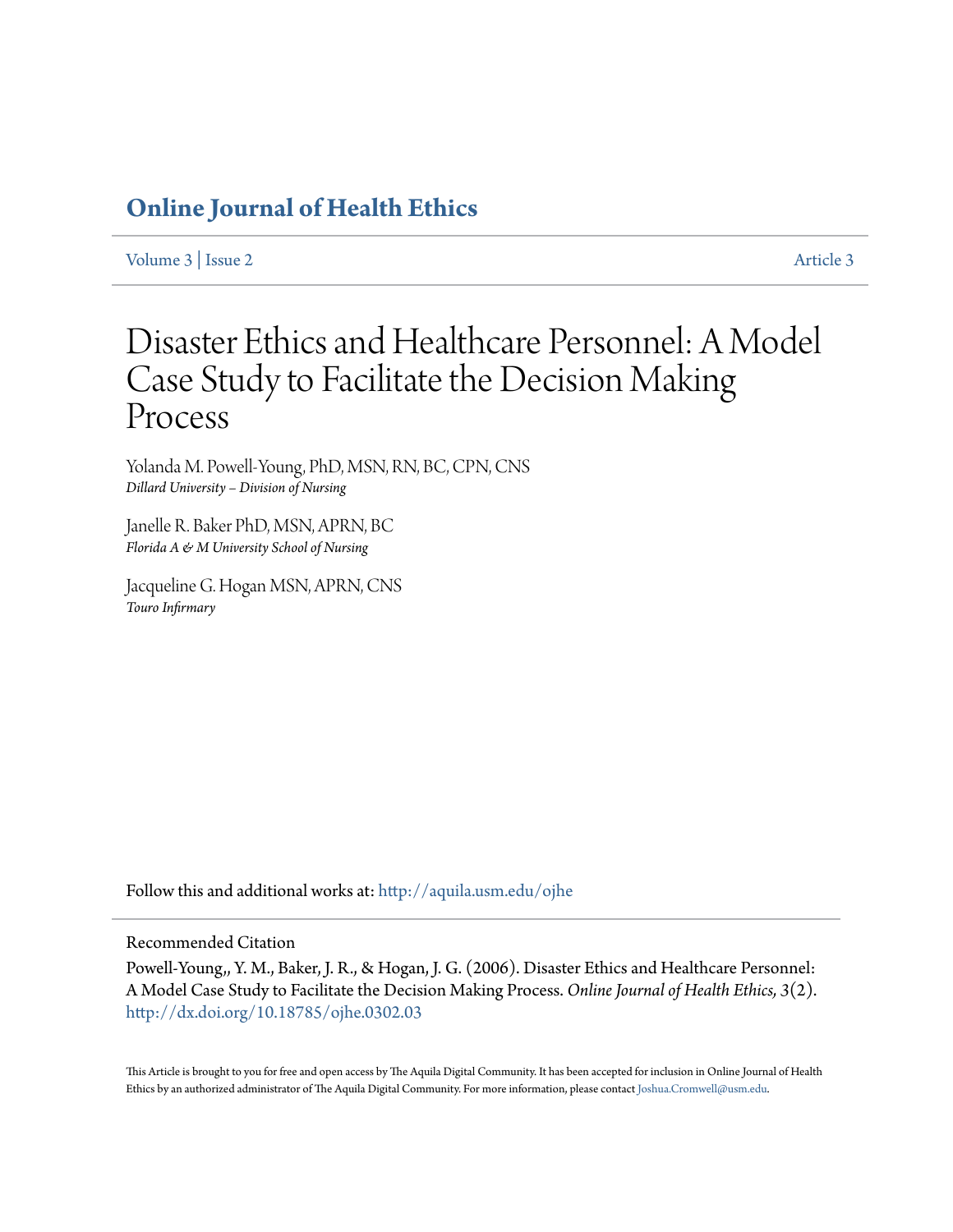Running head: DISASTER ETHICS AND HEALTHCARE PERSONNEL 1

# **Disaster Ethics and Healthcare Personnel:**

# **A Model Case Study to Facilitate the Decision Making Process**

# **Yolanda M. Powell-Young, PhD, MSN, RN, BC, CPN, CNS**

Assistant Professor Dillard University – Division of Nursing

#### **Janelle R. Baker, PhD, MSN, APRN, BC**

Associate Professor of Nursing Florida A & M University School of Nursing

### **Jacqueline G. Hogan, MSN, APRN, CNS**

Administrative Supervisor Touro Infirmary

#### **Abstract**

The impact of Hurricane Katrina on the Gulf Coast signified the arrival of the most catastrophic natural disaster in United States history. Despite years of dire warnings, the absence of hurricane evacuation policies and disaster contingency plans highlighted not only staggering ineptitudes at all levels of government but at all levels of healthcare organization as well. Thousands of healthcare personnel and, in some instances, their families were stranded in New Orleans hospitals awaiting evacuation in rapidly deteriorating conditions. Many of these healthcare workers are not expected to return to New Orleans. Some of these decisions are infrastructure driven however, many are due to the psychological traumas experienced as a result of the ethically perpetuated conflicts they were, in some instances, forced to contend with. Familiarity with and utilization of a framework for ethical decision-making may facilitate healthcare professionals in maneuvering through disaster-instigated ethical dilemmas.

Keywords: Disaster, Ethics, Healthcare, Hurricane Katrina, New Orleans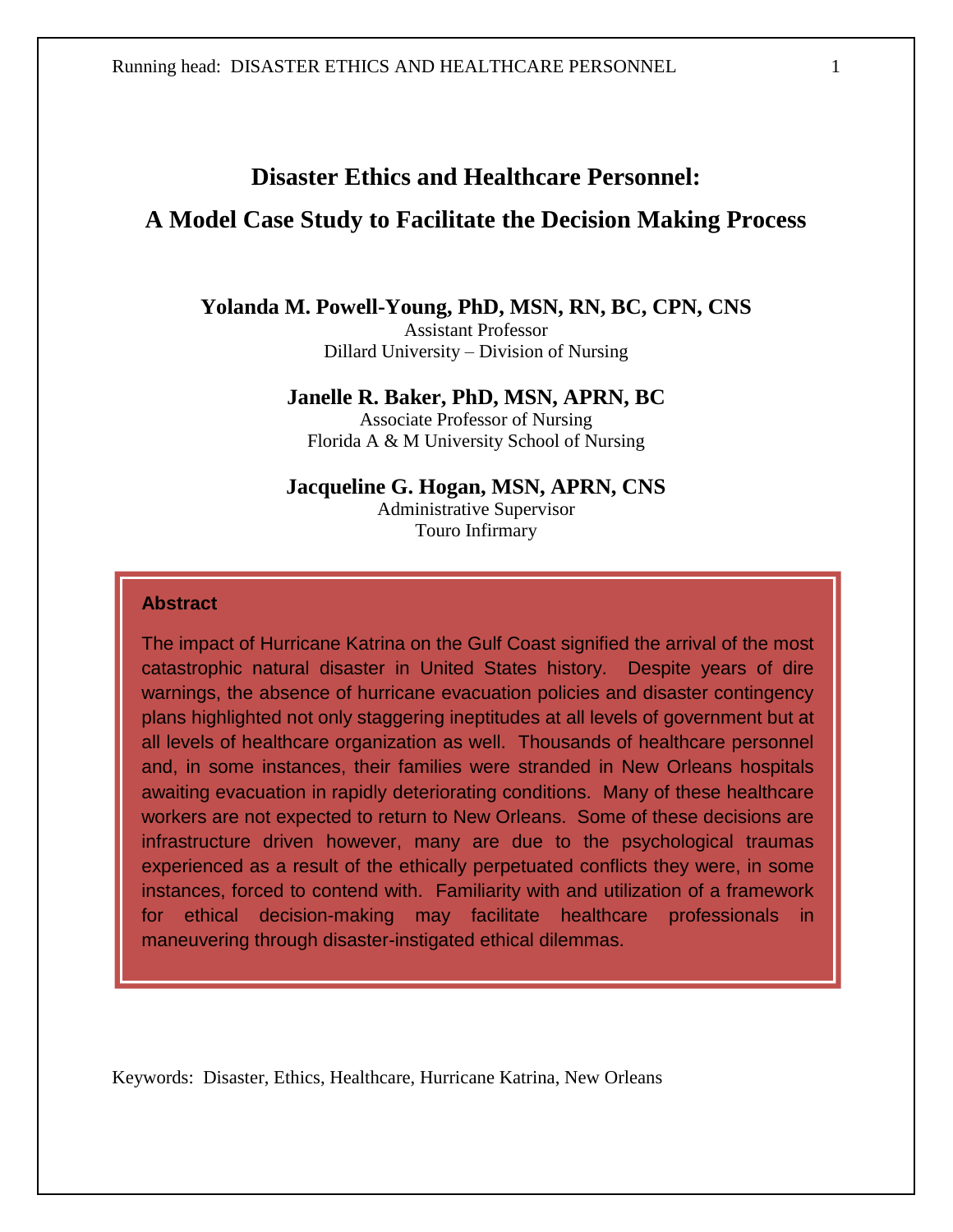# **INTRODUCTION**

 The annihilation of the Gulf Coast by Hurricane Katrina thrust the inadequacies of disaster and evacuation policies and practices at all levels of organizational and political government into the national spotlight. Images of stranded, desperate, dying and dead citizens initiated a fulcrum of viable questions and concerns. Perceptions of despair and imminent doom perpetuated the rationalization of physician-propagated euthanasia of the infirm, abandonment of the elderly and medical genocide of the hospitalized by those entrusted with maintaining the sanctity of human life. These actions instigated a cacophony of outrage, indignation, and criticisms. In an effort to expedite the façade of orderliness and normalcy in a place governed by chaos and deviancy, as well as provide a modicum of psychological tranquility for the country's horrified bystanders; assurances, pacifications, and pledges of investigation and retribution were commonplace. The concrete practicality of this methodology, however, does not consider the degree of abstraction inherent within the complex determination of resolutions and implications generated as a result of the personal, professional, and employer-employee dilemmas a catastrophe of this magnitude created for not only the healthcare recipients but for the healthcare providers as well.

 According to the U.S. Department of Labor (2005), registered nurses comprise the largest group of healthcare personnel. The majority of registered nurses (three out of every five) are employed as clinicians in acute care hospitals where they are responsible for providing direct care to the physiologically and or psychologically compromised. In this setting, the prevailing ethical conflicts are most often client-driven and are most frequently associated with issues of well-being, choice, privacy, and cost/insurance reimbursement. The proximity of the clientnurse relationship facilitates the nurse's involvement in various stages of the ethics procedural process. Therefore, nurse clinicians, administrators, educators, and researchers within these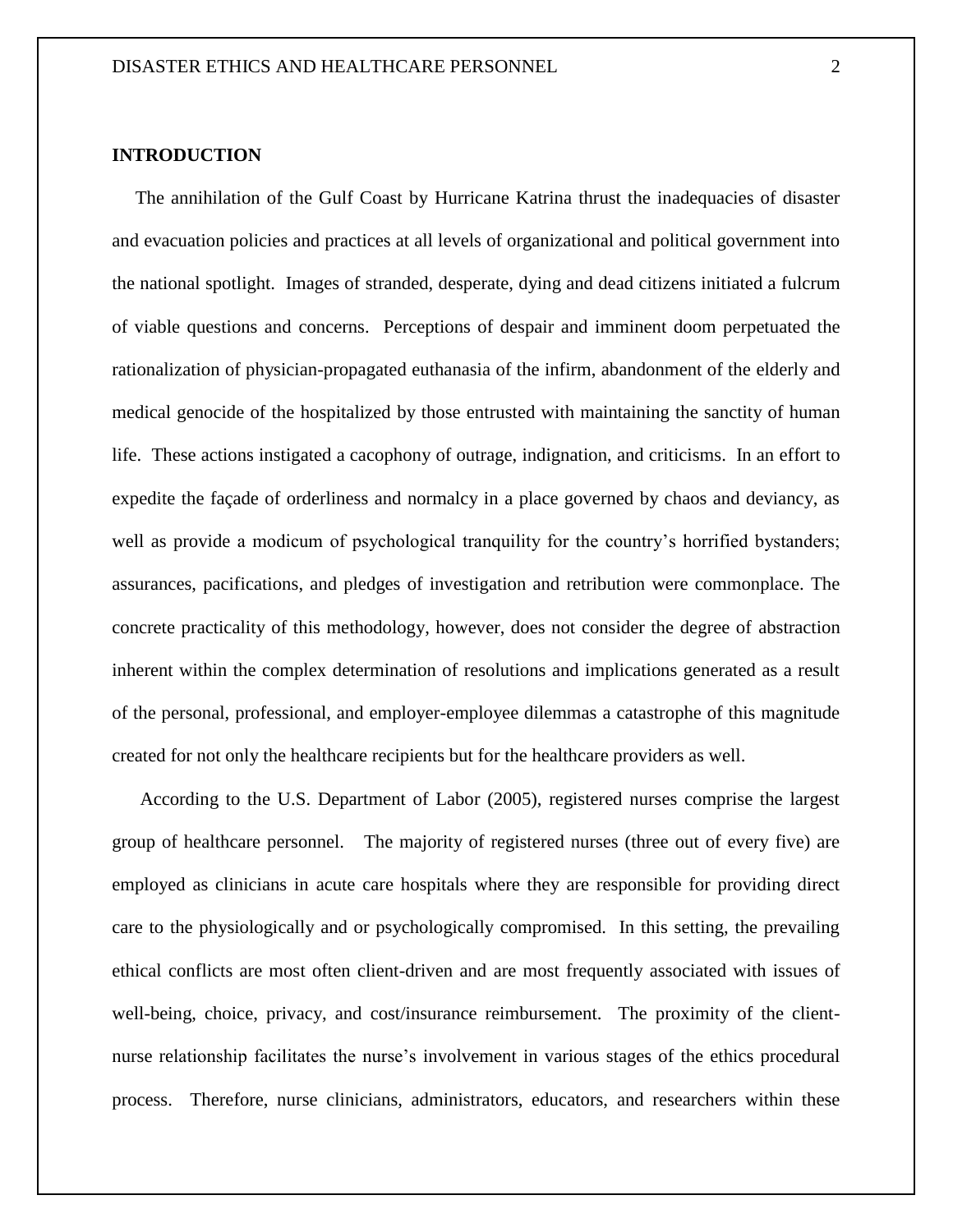#### DISASTER ETHICS AND HEALTHCARE PERSONNEL 3

facilities may often find themselves involved in and or impacted by the ethics inherent to the delivery of healthcare services. In addition, federal and state regulatory agencies often require that specified breeches of ethical standards and suspected ethical misconduct be reported, tracked, and a corrective action plan is developed and implemented. Punitive penalties in the form of monetary disbursements may also be levied on offending organizations (Department of Justice, 2003). For this reason, ethical dilemmas that are wholly client-centered may well appear to be the customary model.

 While national healthcare organizations and professional associations (e.g. American Hospital Association, American Nurses Association, and American College of Healthcare Professionals) advocate the utilization of codes of ethics at all institutional levels, ethical analyses of institutional policies and procedures that impact the psychological and personal well-being of nursing personnel appear to be regulated less stringently. In addition, the initiatives that are promoted to advance policies dedicated to the wellbeing of nurses is relegated to the sector of workplace advocacy and continue to focus on client-driven safety and outcomes measures despite the plethora of studies implicating stress and ethical ramifications, among other variables, as growing concerns for nurses (Knox & Irving, 1997; Debark & Cohen, 1996). As such, there appear to be widespread disconnects regarding the emphasis that healthcare workers place on personal and familial interests as well as how these issues impact policy development and implementation. This is particularly significant in geographically susceptible areas of the gulf coast where inclement weather poses the threat of catastrophic destruction and therefore, the increased probability of ethics-driven scenarios requiring resolutions derived from a reliable decision-making model.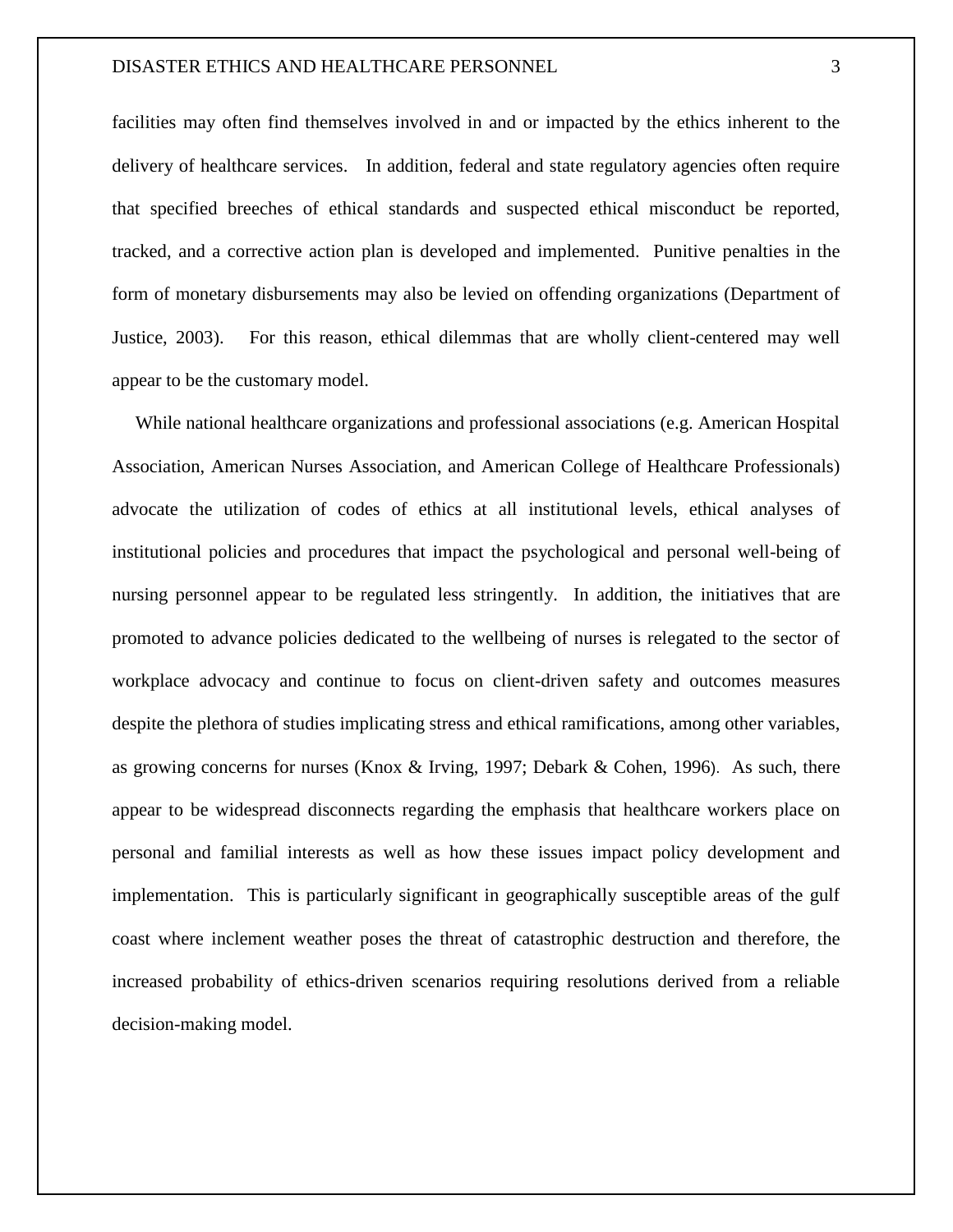#### **BACKGROUND**

#### **Geography**

 The greater New Orleans Metropolitan area is comprised of eight parishes, (Jefferson, Orleans, Plaquemines, St. Bernard, St. Charles, St. John, St. James, St. Tammany), that is home to approximately 1.4 million people and is the  $35<sup>th</sup>$  largest metropolitan in the United States. According to the U.S. Census Bureau (2003), New Orleans is the largest city in Louisiana with approximately 500,000 residents living in a 500 square mile radius, 50% of which is water. This major port city is 100 miles upriver from the Gulf of Mexico with the Mississippi river running along its Southern border and Lake Pontchartrain traversing its Northern edge. New Orleans is the third lowest elevation point in the United States with approximately 50% of the city sitting 1-10 feet below sea level. The "bowl" effect often described is a result of the city's hydrologic surroundings and depressed elevation.

#### **Meteorology**

 Due to its location and surroundings, flooding and hurricanes are as much a part of the fabric of New Orleans as Jazz and Mardi Gras. According to the National Hurricane Center 2005 statistics, from 1851-2004, Louisiana has been assaulted by 49 hurricanes. Approximately 1/3 of these hurricanes are categorized as major, five are among the costliest in U.S history and 11 are among the most intense to ever make landfall in the U.S. It is of interest to note that these statistics do not include tropical storm systems that made landfall in the area. Despite these hurricane trend indicators and multitudes of predictions and theories (Fischetti, 2001) brought forth by meteorological experts regarding the fate of New Orleans in the event of a direct assault from a major hurricane, it has become extremely clear that no one in the government or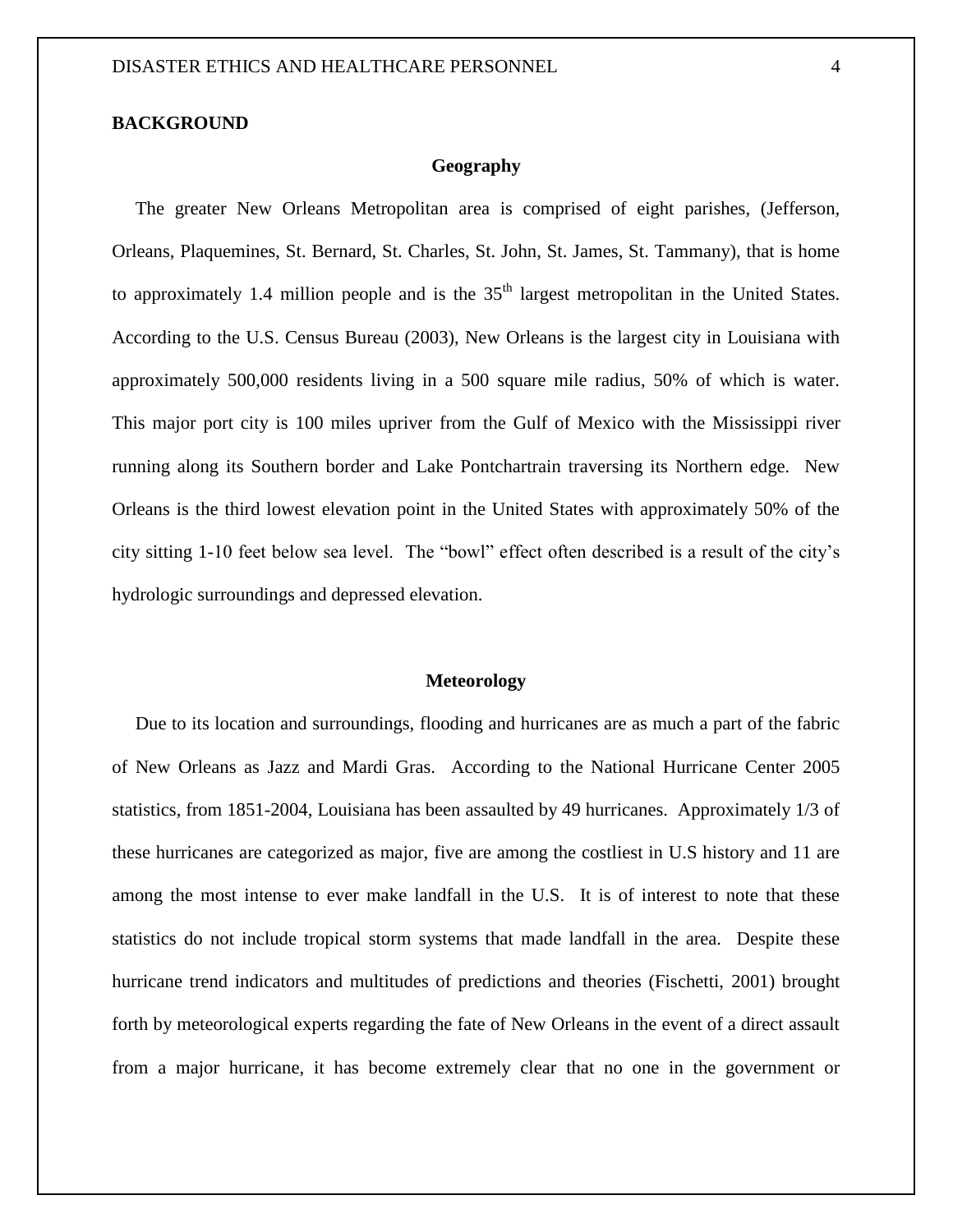industrial communities had adequate evacuation and or contingency plans developed, evaluated, and ready for implementation.

#### **Hurricane Katrina**

 According to the National Hurricane Center (2005), on Monday, August 29, 2005, a forecasted category four hurricane with sustained winds of 135 mph winds battered New Orleans with storm surges of 15-20 feet above normal tide levels. These surges were responsible for three major levee breeches and catastrophic flooding in over 80% of the city. As a result, one of the most famous cities in the world was reduced to un-inhabitability; its infrastructure left in ruin, and greater than 99% of its populace ultimately scattered throughout the continental U.S.; a first in recorded history. Hurricane Katrina was the sixth strongest Atlantic hurricane ever recorded and the third strongest to make landfall in the U.S. The death toll has reached nearly 2000 in Louisiana alone, over 700 of which were in New Orleans. Total damages are projected at \$81 billion, making Hurricane Katrina the costliest disaster in U.S. history (Wikipedia, 2005).

#### **Healthcare Demographics**

 According to the Center for American Progress (2006), there were approximately 34 acute care hospitals operating in the New Orleans metropolitan area with a total bed capacity of 5,707 employing approximately 10,000 licensed nurses. These facilities included a major VA medical center, the largest state-funded health sciences /level 1 trauma center, a regional children's acute/ambulatory care facility, and several other non-profit and for-profit medical centers with bed capacities greater than 400. Within the city, all of the hospitals had nursing staff and staff family members stranded in the aftermath of Hurricane Katrina that required evacuation. The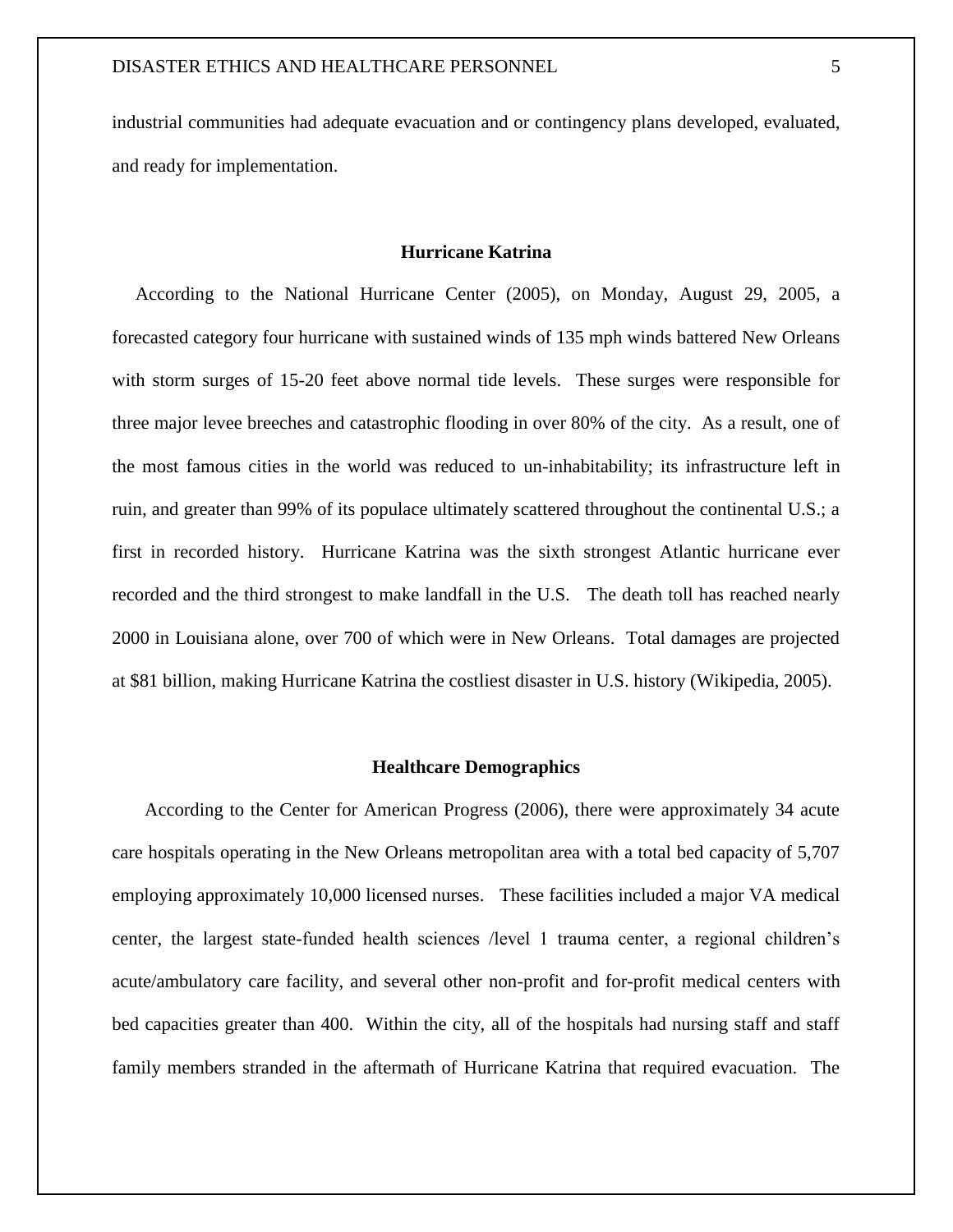length of stay within the confines of the hospitals prior to being evacuated ranged from 48-160 hours. All of the hospitals in the city of New Orleans were ultimately closed. Currently, only Touro Infirmary and Children's Hospital are operating at near normal pre-Katrina capacity. However, greater than 50% of the licensed nurses currently employed at these healthcare facilities are either contract or per diem agency employees.

#### **WORKPLACE ADVOCACY**

 The American Nurses Association (ANA) does not have a position statement that addresses workplace advocacy issues for registered nurses who live in and or employed in areas that are at high risk for catastrophic outcomes as a result of natural disasters. Current position statements address issues involving the rights, responsibilities, and deployment of registered nurses to disaster areas post-disaster (ANA, 2002a & 2002b). However, provision 5 of the ANA code of ethics (2001) states that "the nurse owes the same duties to self as to others". Indeed the ANA also recognizes that the nurse's professional and personal lives are entwined and that duty to self is in itself symbolic of wholeness of character.

 The Louisiana State Board of Nursing (LSBN) does not provide declaratory statements on employee-employer related issues. Similar to the ANA, there is a declaratory statement regarding the deployment of Louisiana nurses to disaster areas as well as endorsements of outside nurses that volunteer to work in Louisiana post-disaster. The LSBN does, however, define abandonment as "leaving a nursing assignment without properly notifying the appropriate personnel" (LSBN, 2002, p.12). Despite the position regarding employee-employer issues, the Board does not preclude the submission of any nurse for investigatory review for possible disciplinary action. The merit, and therefore the initiation and progression of disciplinary action,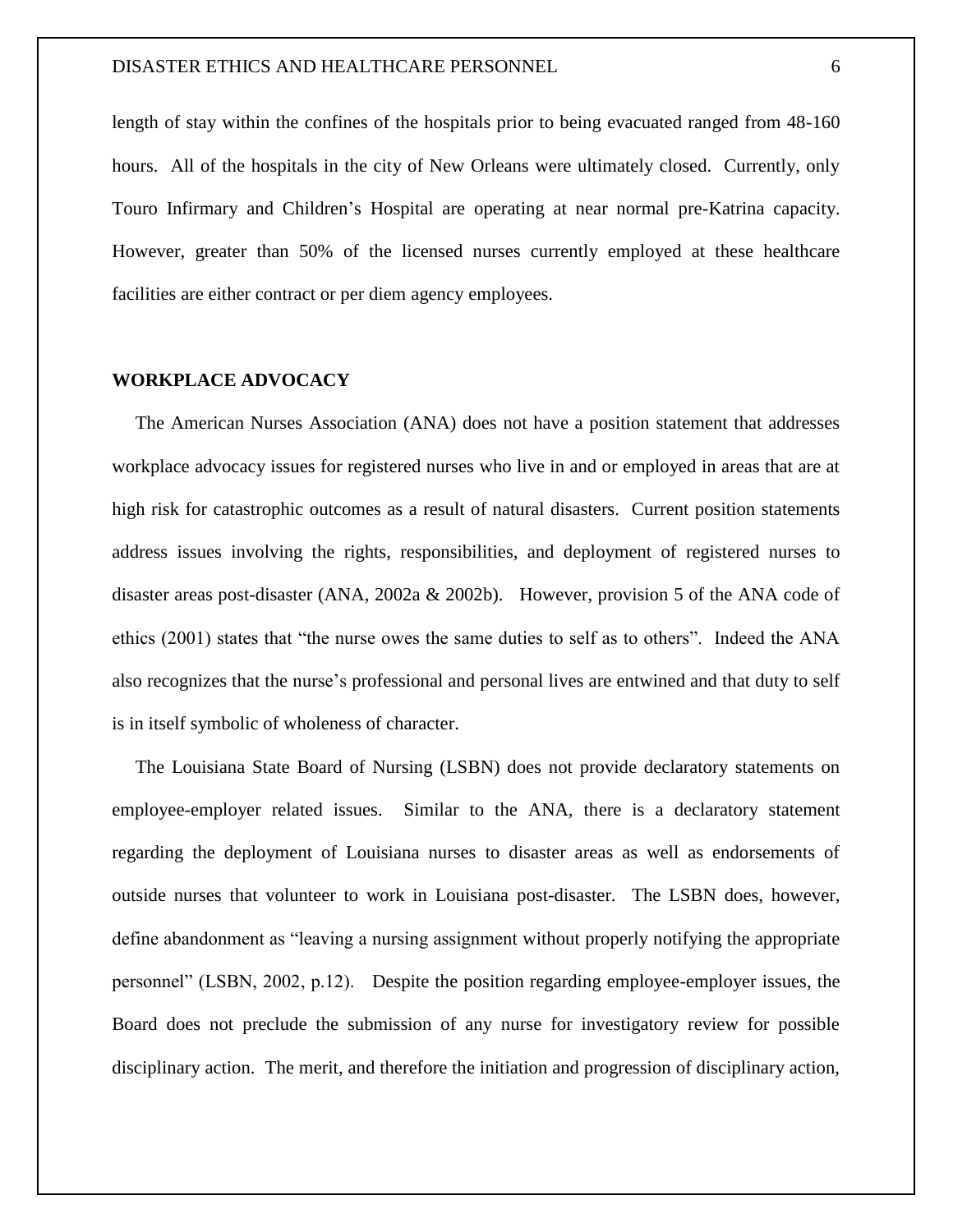of each submission are reviewed on a case-by-case basis. However, there is no precedence for outcomes that place the nurse and or their families in imminent danger. Without an objective evaluative instrument to guide the investigatory process, decisions formulated by these nurses must support all competing perspectives and must therefore be judgmentally and justifiably sound.

#### **ETHICAL DECISION MAKING**

 Ethics refer to standards of behavior that guide a proper response to various circumstances. Although neither beliefs, feelings, religion, law, culture, nor science are ethical decision-making antecedents (Markkula Center for Applied Ethics, 2006), an individual's intrinsic character often precludes the exemption of these variables in thought or deed. Indeed, dilemma complexity, experiential competence, implementation brevity, and the lack of familiarity with an applicable framework to guide the decision-making process could prove to be morally and professionally ruinous, particularly for novice decision makers. In addition to and unlike the indirect relationship and affect of a client-driven crisis, the direct dyadic relationship of the nurse as both benefactor and recipient of the decisional outcome creates an internal dynamic that may be distinctly autonomous for this population. Although a dearth of information on ethics, ethical decision-making, and decision making models is available on a continuum from global to specific, the complexity of the decision-making process for nurses, particularly in the face of duress, may require re-examination of current models and or the reflection of these themes in future models.

 To facilitate the application of the ethical decision-making process, a conceptual model that is both comprehensive in scope and simplistically understandable is presented. This conceptual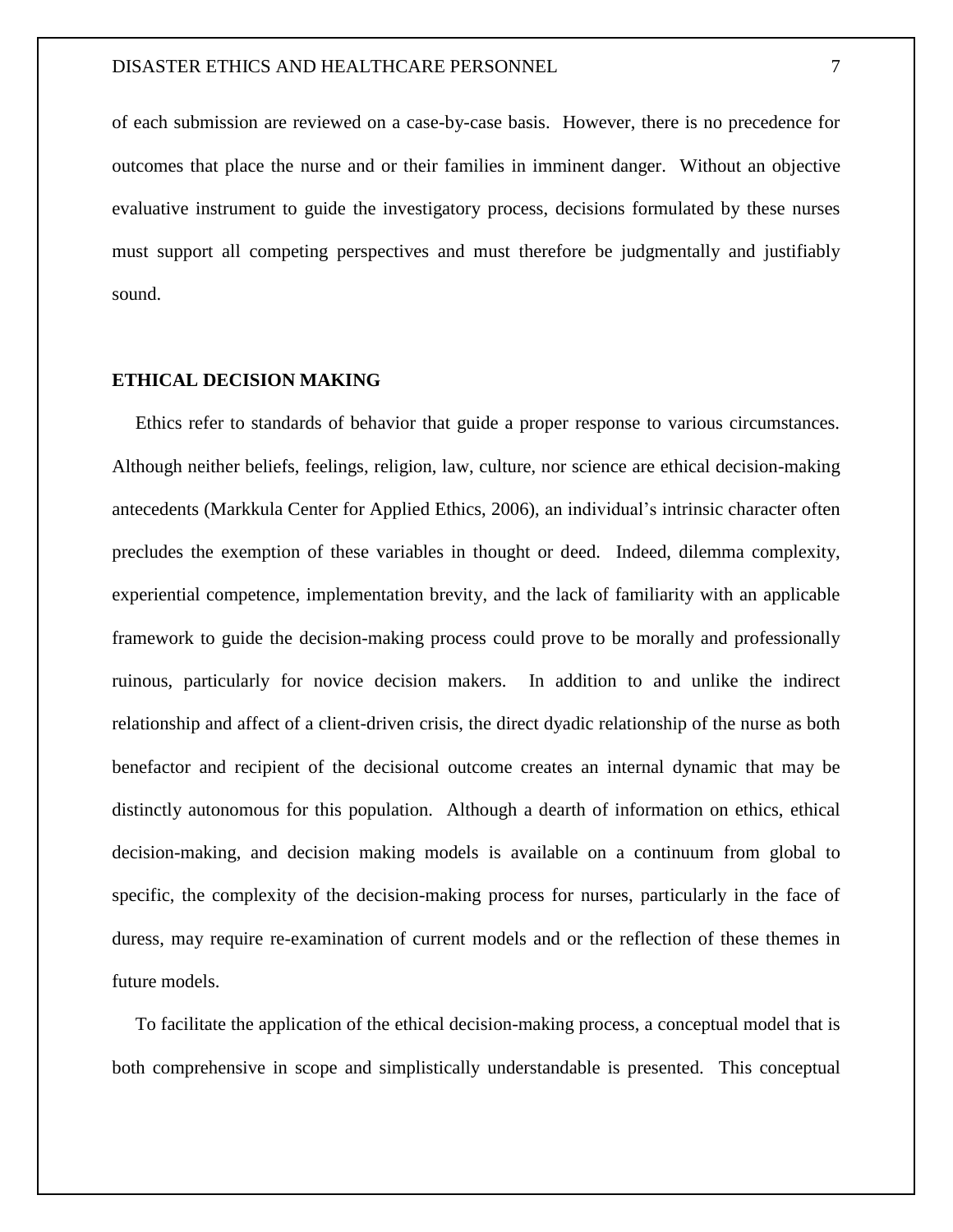model is an eclectic paradigm integration of components from the nursing process, the theory of biomedical principles, and philosophical ethical perspectives. The proposed model illustrates the inter-relationships among these components to promote and facilitate the ethical decision making process.

 The first model component, an adaptation of the nursing process, is a theoretically simplistic, cyclical, process for deliberative, systematic, and organized problem solving (Fawcett, 2000). Because of its extensive use in clinical decision making, the introduction of this method during undergraduate education promotes its utility for nurses within this model. To this extent, only four (i.e. assessment, planning, implementation, and evaluation) of its five concepts are utilized. The concept of diagnosis, as a clinically driven platform, has been omitted. Similar to Cassell's and Gaul's (1998) ethical assessment framework for patient-outcomes decision making, the nursing process as a standard for its analytic maneuvering is well documented throughout the healthcare literature. As such, its applicability to ethical decision-making that is nurse-driven is logically concluded and thus is the fundamental foundation for this model.

 The second component of this framework integrates the theoretical components of principlism, an ethical decision-making presented by Beauchamp and Childress (1994, 2001) that has become a staple for applied ethics. The four principles central to this approach are autonomy, non-maleficence, beneficence, and justice. It is beyond the scope of this manuscript to detail these works. However, a brief overview of these concepts is provided in Table 1 for purposes of model translation and usage. Similar to the components of the nursing process, all of the components must be deliberated, whether consecutively or simultaneously, and a goodness-of-fit determination established that is situation specific. This stage of the framework is an element of the planning phase of the nursing process.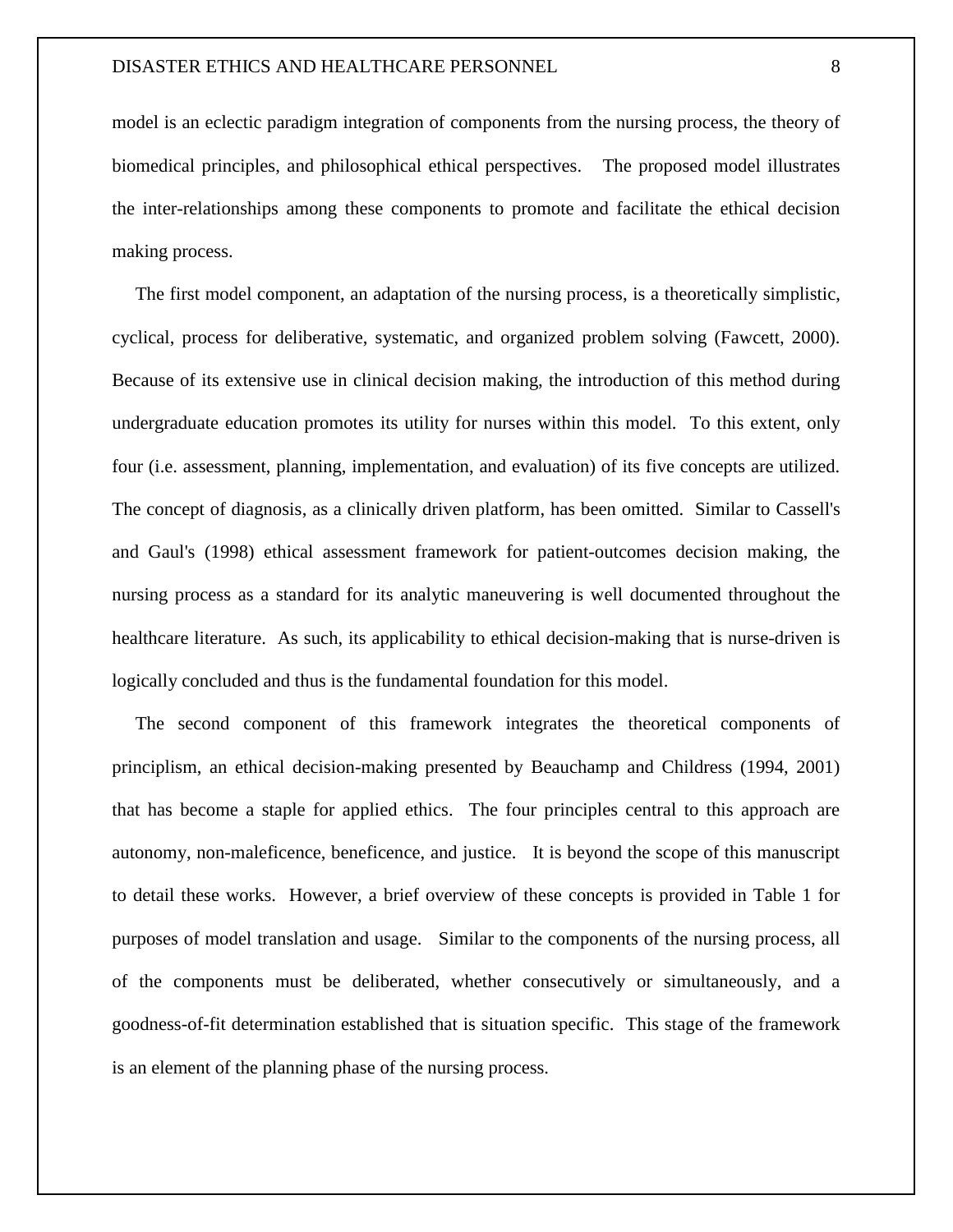#### Table 1 Beauchamp and Childress (1994) theoretical components of principlism with corresponding descriptives.

| <b>Component</b> | <b>Descriptive</b>                                                                                                                                                                   |
|------------------|--------------------------------------------------------------------------------------------------------------------------------------------------------------------------------------|
| Autonomy         | Freedom from controlling interferences and personal limitations that<br>prevent meaningful choices. Essential components include liberty and the<br>capacity for intentional action. |
| Non-maleficence  | Do no intentional harm. Standard of due care.                                                                                                                                        |
| Beneficence      | Actions contribute to the welfare of others. Requires that positives and<br>negatives be balanced.                                                                                   |
| Justice          | Fair, equitable, and appropriate treatment taking into consideration what is<br>due or owed.                                                                                         |

 The third and final component of this framework designated "Initiators of Conduct", is reflective of organizational, professional, and personal standards, codes, regulatory statutes, and policies and procedures. Either a working intelligence regarding these subjects or readily available resources for examination is a necessity at this stage. These elements may also be considered consecutively or simultaneously. It is of importance to note that the resultant decisions formed as a result of this analysis will in all likelihood impact the interpretation of the components of principlism within in this model. Figure 1 is a schematic representation of the model and its associated components. The model process is initiated when an ethical issue is believed to exist. As a result, a determination is made (assessment) of the ethical issue at hand. An action plan should then be developed based on the components of principlism and the initiators of conduct. Implement the plan of action and evaluate the actions success in achieving the goal.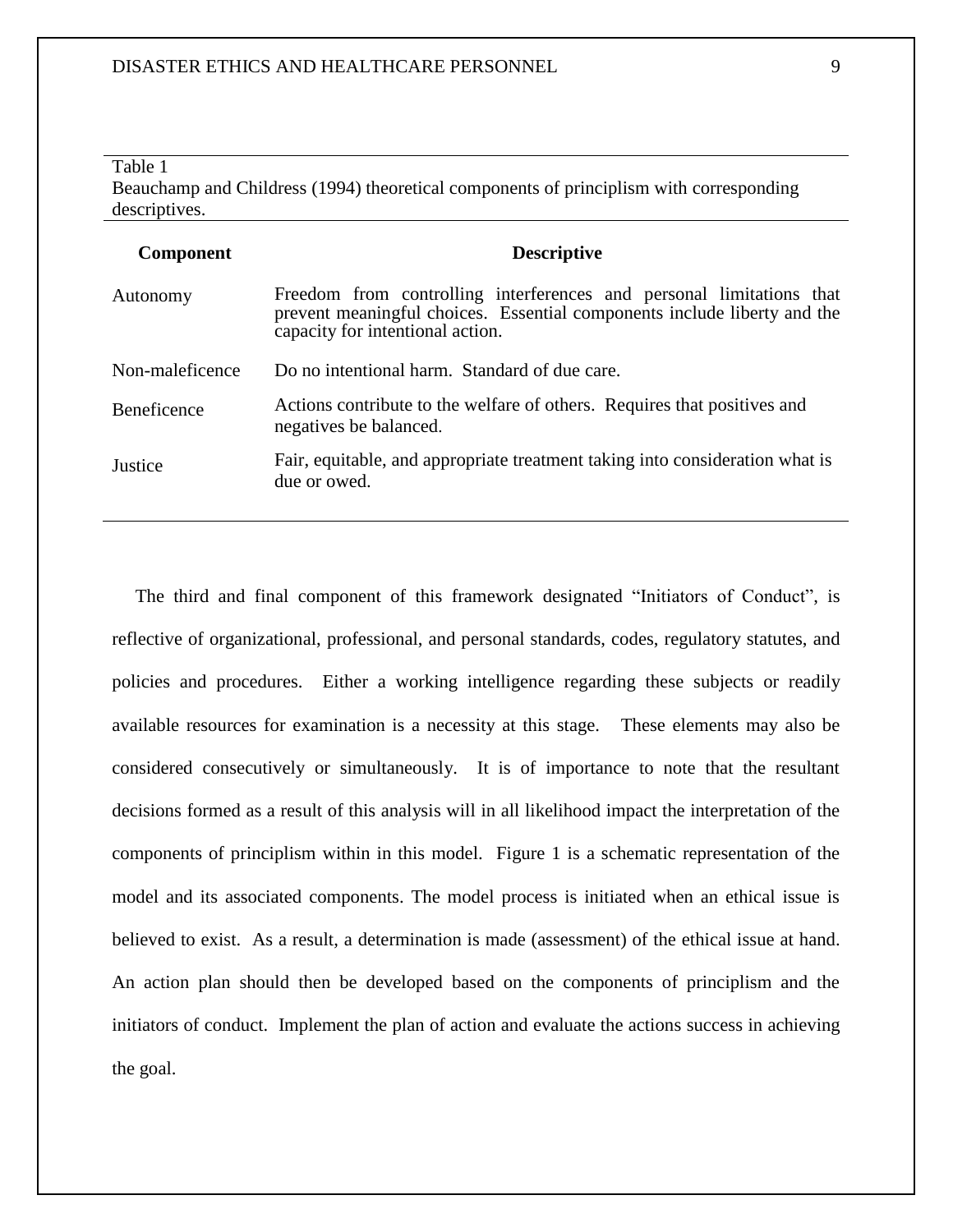

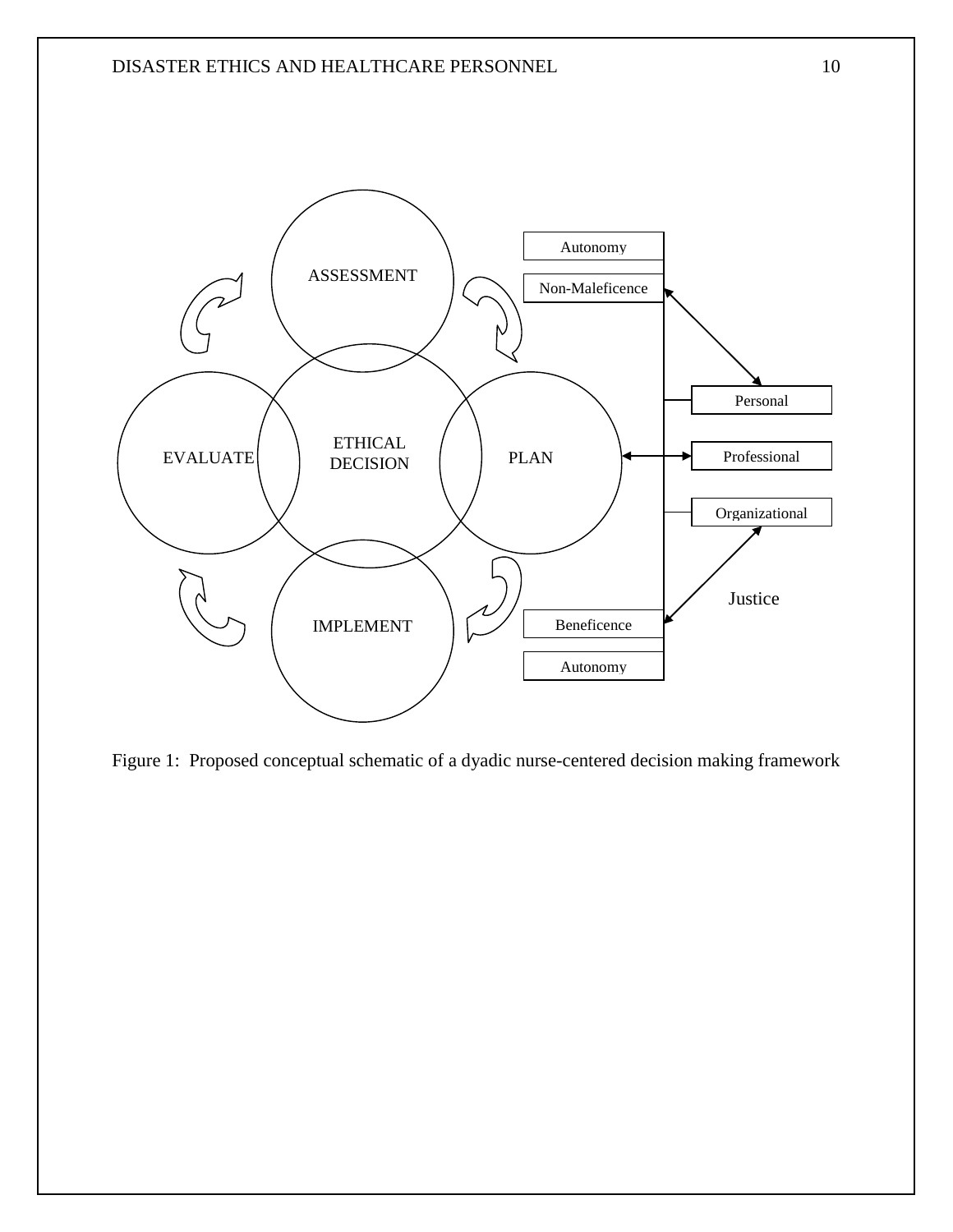#### **CASE STUDY**

 The case study that follows is an adaptation of an actual ethical crisis that confronted nurse clinicians and administrators in New Orleans, Louisiana as a result of the imminent collision of the city and its inhabitants with Hurricane Katrina. This case study is designed to afford the reader an opportunity to: (a) develop potential resolutions via the integration of professional and personal ethics and reasoning; (b) reflect on the psychological impact of morale decision-making processes during a crisis; (c) stimulate dialogue regarding self and or family-preservation versus organizational responsibility; and (d) evaluate the responsibility of nursing's national and state governance in developing a position statement regarding issues of imminent danger versus dereliction of duty.

 David is employed as a staff nurse at a 300-bed tertiary care facility in uptown New Orleans. The hospital's staffing solution for its hurricane response plan was the creation of a three (3) tier nursing response team. The nurses assigned to tiers 1 and 2 were considered essential and would be expected to report to the hospital to provide patient care during the hours before (usually 24 hours), during, and after (usually 12 hours) the hurricane's arrival and departure. During this time, the hospital would go into a "lock-in" mode where no employee was allowed to enter or leave the premises regardless of their shift assignment. Once the "lock-in" phase of the hurricane plan has ended, it is the responsibility of the members on tier 3 to provide a recovery and relief period for those persons on tiers 1 and 2.

 David and his wife are preparing to evacuate New Orleans for Hurricane Katrina. He receives a phone call from a friend who is a tier 1 member requesting that David stop by the pharmacy, pick up some toiletries, and drop them off on his way out of town. David arrives at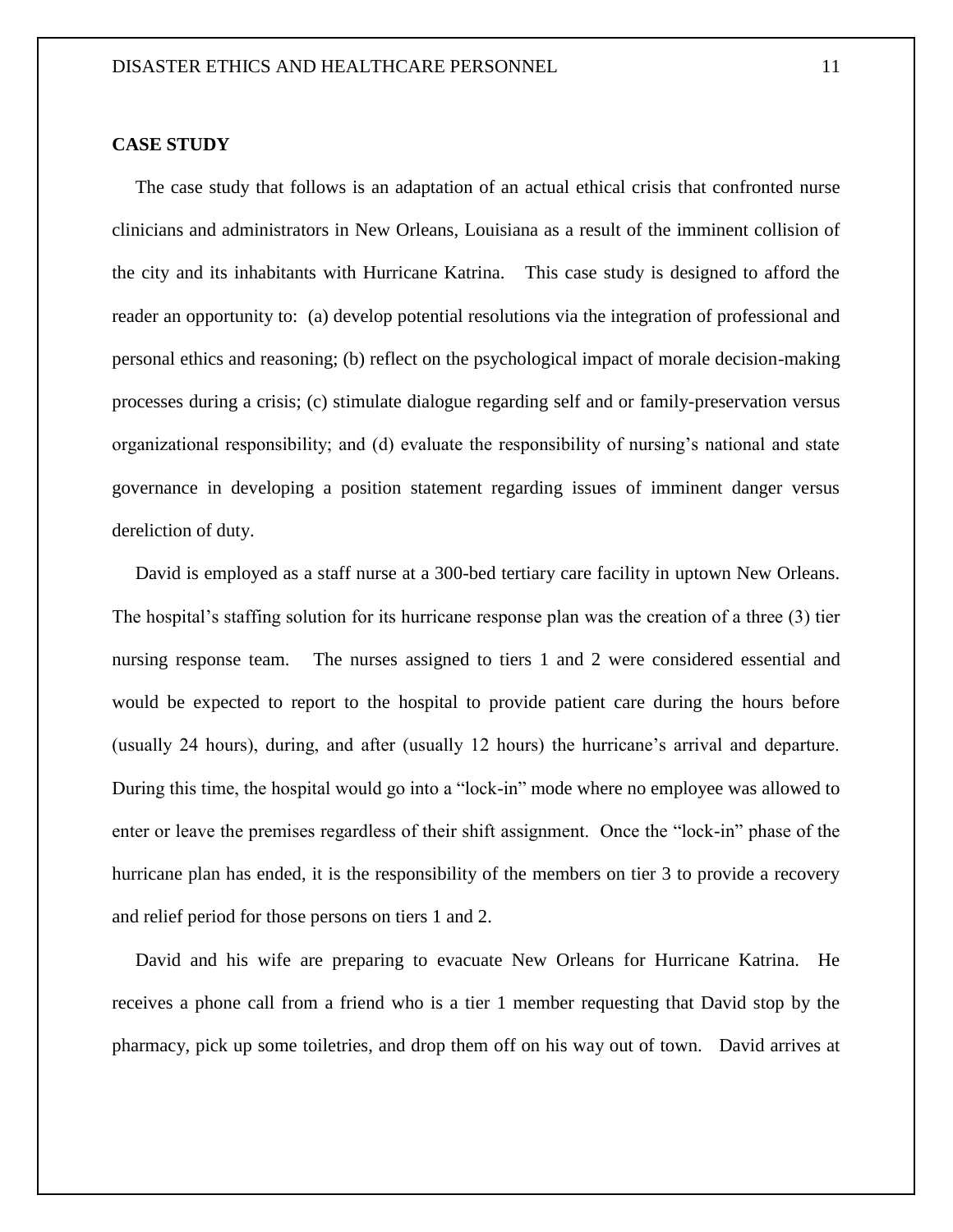#### DISASTER ETHICS AND HEALTHCARE PERSONNEL 12

the hospital and is greeted with the news that the first mandatory evacuation call has caused a mass exodus from the city and over 75% of the members of tiers 1 and 2 are evacuating the city. David's wife is an insulin dependent diabetic who is on a strict dietary, medication, and exercise regime. As a result, David has never accepted a position that would designate him as essential personnel. David has, however, never failed to report to work as a tier 3 relief member. The nursing administrator pleads with David to stay and assist and is assured that he and his wife will have suitable lodging and that her medical and dietary needs will be attended to accordingly.

 There are more than 2000 employees, family members, and pets sheltered in the hospital. Eight hours post Katrina, there is only essential electricity and water and food has begun to be rationed. There will be no tier 3 nursing personnel relief because entrance into the city has been halted as a result of the devastation. David has just completed a 12-hour shift tour when his wife informed him that her blood glucose is 276. Unknown to David, her diabetic meals have been altered as a result of food and water rationing. In addition, the diversion of electricity has left her insulin in an uncontrolled environment. David locates the nursing administrator and gives notification that he is leaving due to his wife's condition. David is informed that if his wife's condition worsens she will be cared for, but leaving the hospital at this time will constitute job abandonment and will be reported to the Louisiana State Board of Nursing.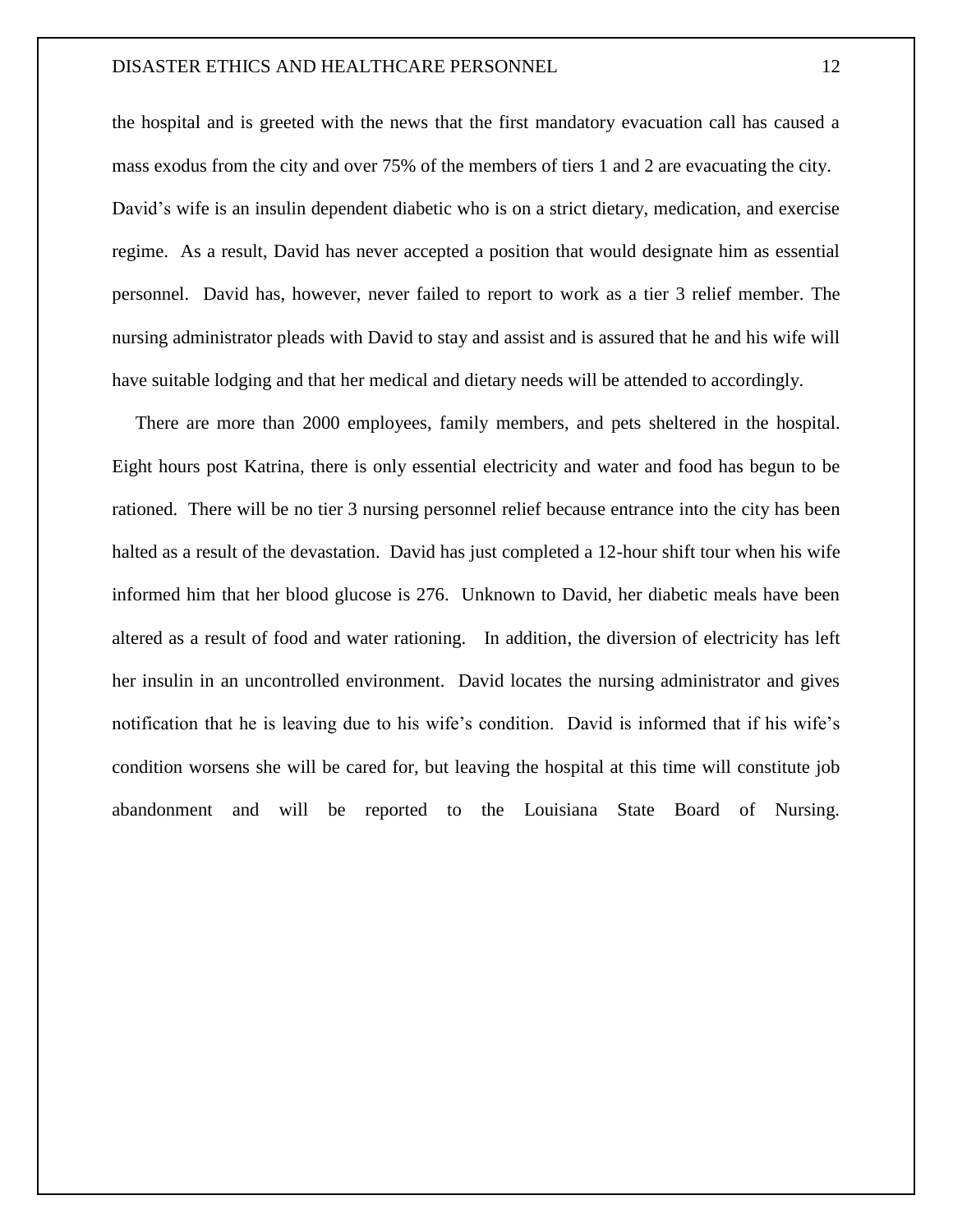#### **DISCUSSION**

 Utilizing the previously described decision-making framework, review the questions below and formulate possible solutions. Keep in mind, this is a dyadic nurse-driven model where the outcome will directly impact not only those involved clients but the nurses and their families as well. This exercise can be completed as an individual or group endeavor.

- (a) Was David's decision the most appropriate decision?
- (b) If placed in the same position, what would your decision have been?
- (c) Were there any other ethically sound options that David could have employed?
- (d) Should professional and governing organizations for nursing declare a position? Regarding nurses who live and or work in high-risk areas of the country?
- (e) Was the nursing administrator's decision ethically sound?
- (f) Should David receive a state board reprimanded for his actions?
- (g) Should the nursing members of tiers 1 and 2 receive a state board reprimand for not reporting to work?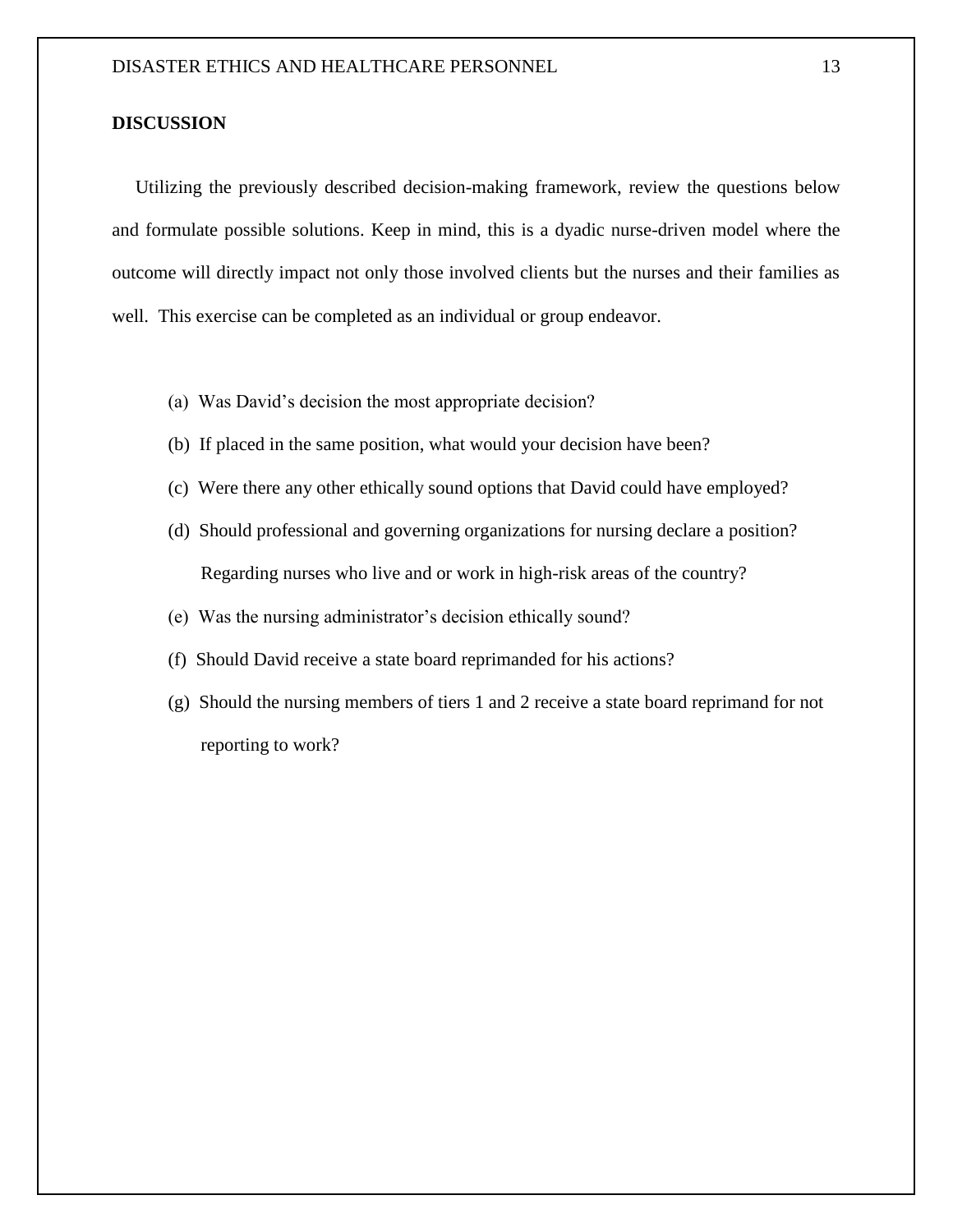#### **REFERENCES**

- American Nurses Association (2002b). *Position statement on work release during a disaster – guidelines for employers*. Retrieved on January 30, 2006, from: http://www.nursingworld.org/readroom/position/.
- American Nurses Association (2002a). *Rights and responsibilities related to work release during a disaster.* Retrieved on January 30, 2006, from: http://www.nursingworld.org/readroom/position/.
- American Nurses Association (2001). *Code of Ethics for Nurses with Interpretative Statements.* Retrieved on January 30, 2006, from: [http://www.nursingworld.org/ethics/ecode.htm.](http://www.nursingworld.org/ethics/ecode.htm)
- Beauchamp, P.T. and Childress, J. (2001). Principles of Biomedical Ethics  $(5<sup>th</sup>$  ed.). Oxford University Press: Oxford.
- Cassells J. and Gaul, A.L. (1998). An ethical assessment framework for nursing practice. *Maryland Nurse*, 17(1), 9-12.
- Center for American Progress (2006). Katrina by the Numbers: Need for Healthcare Assistance in Louisiana. Retrieved on January 30, 2006, from:

[http://www.americanprogress.org/site/pp.asp?c=biJRJ8OVF&b=1101085.](http://www.americanprogress.org/site/pp.asp?c=biJRJ8OVF&b=1101085)

Fawcett, J. (2000). Orlando's theory of the deliberative nursing process. *In Analysis and* 

*evaluation of contemporary nursing knowledge: Nursing models and theories.* 

*Philadelphia: F. A. Davis Co.*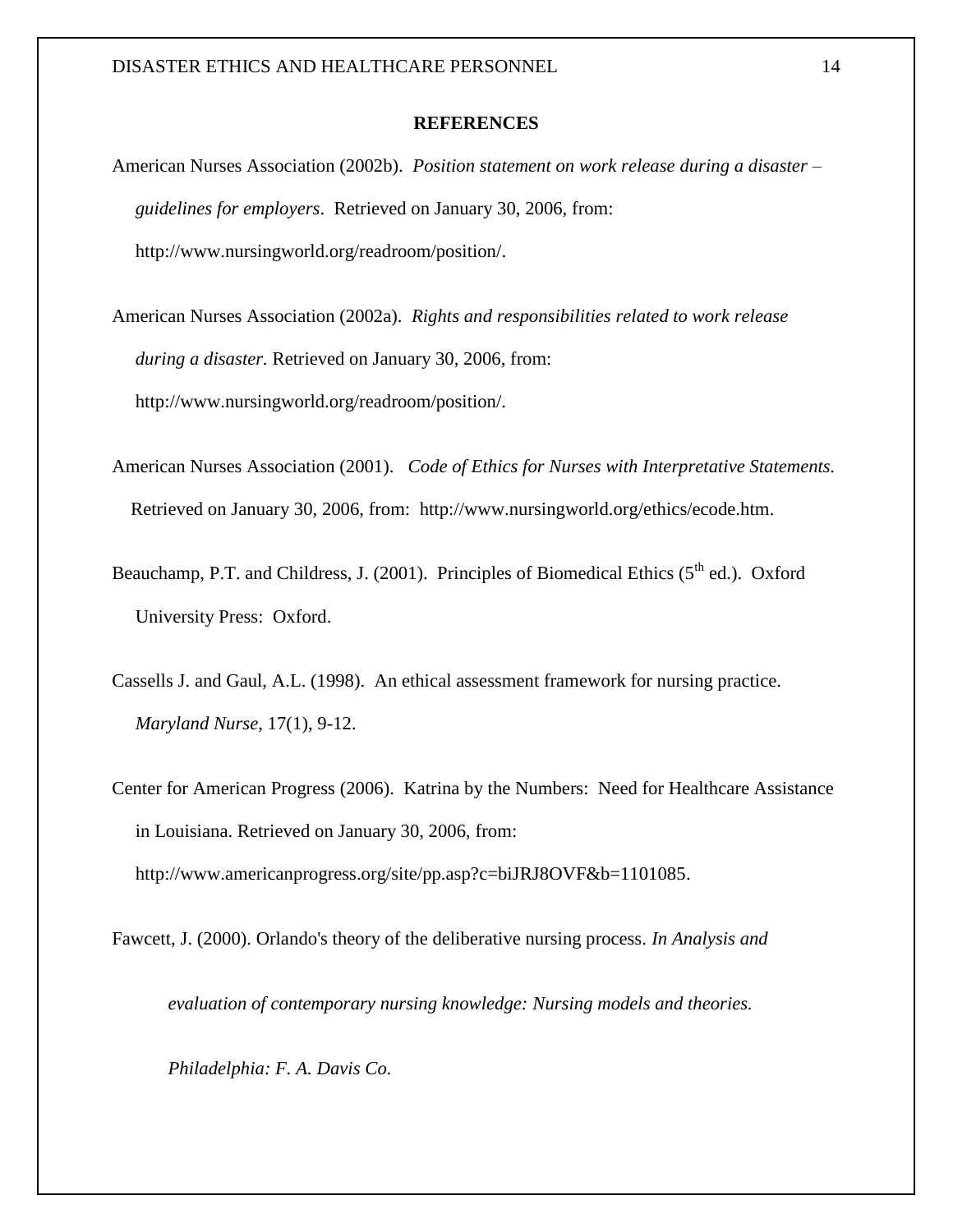Fischetti, M. (2001). Drowning New Orleans. *Scientific American*, 284(10), 62-72.

- Louisiana State Board of Nursing (2002). Most Frequently Asked Questions. Retrieved on March 15, 2005, from: http://www.lsbn.state.la.us/documents/selfstudy/mfaqcourse.pdf.
- Markkula Center for Applied Ethics (2006). Ethical Decision Making. Retrieved on January 30, 2006, from: http:// www.scu.edu/ethics.
- National Hurricane Center (2005). Hurricane History. Retrieved on March 15, 2006, from: [http://www.nhc.noaa.gov/.](http://www.nhc.noaa.gov/)
- United States Census Bureau (2003). Statistical Abstract of the United States: 2003. The National Data Book, 123<sup>rd</sup> Ed, Library of Congress: Washington, D.C.
- United States Department of Justice (2003). Largest Health Care Fraud Case in U.S. History Settled HCAInvestigation Nets Record Total of \$1.7 Billion. Retrieved on March 15, 2006, from: [http://www.usdoj.gov/opa/pr/2003/June/03\\_civ\\_386.htm.](http://www.usdoj.gov/opa/pr/2003/June/03_civ_386.htm)
- United States Department of Labor Bureau of Labor Statistics Occupational Outlook Handbook (2005). Retrieved on March 15, 2006, from: [http://www.bls.gov/oco/ocos083.htm.](http://www.bls.gov/oco/ocos083.htm)